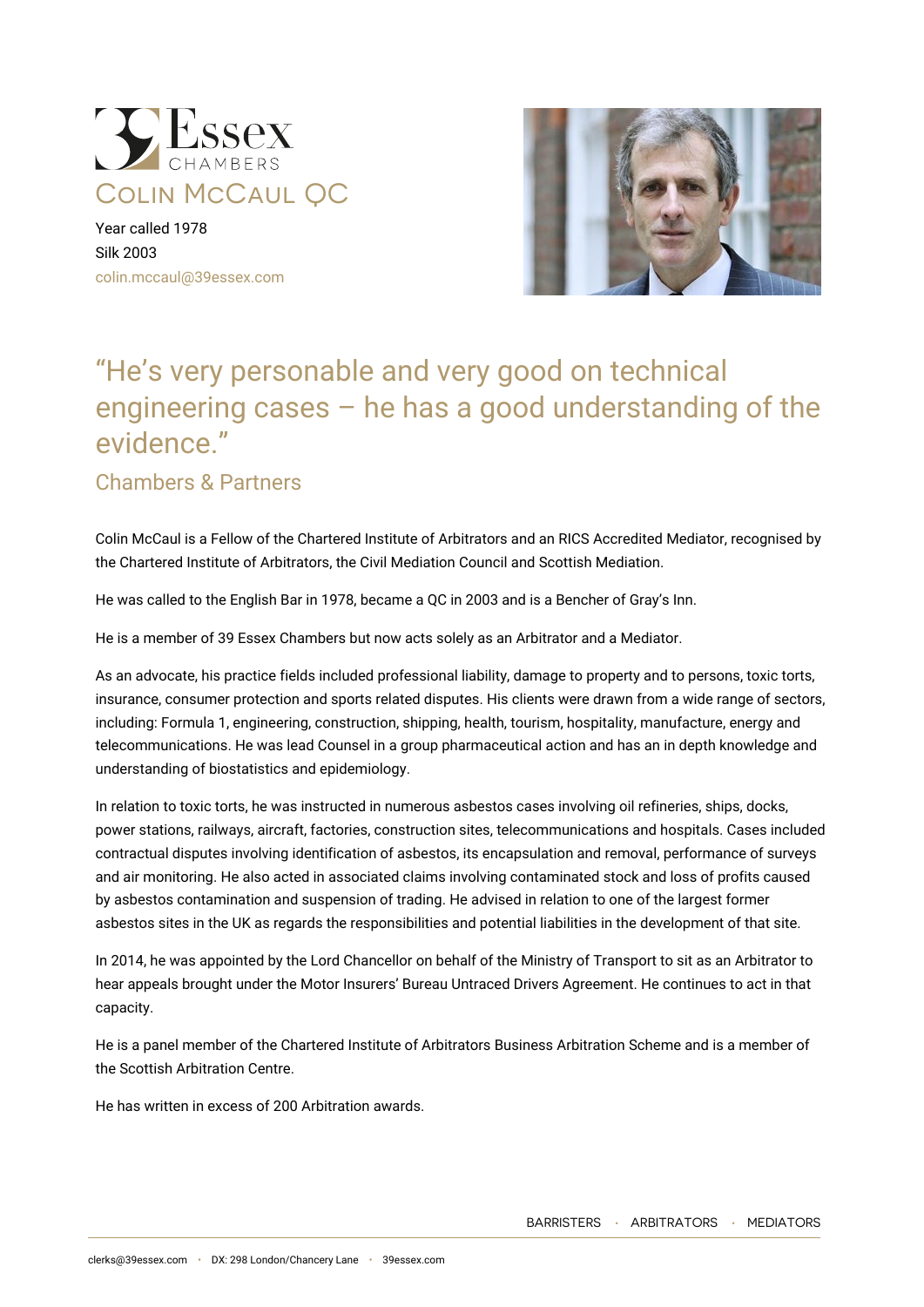He has a particular interest in sports and sports Arbitration. He is a Sport Resolutions Panel Member, appointed as an Arbitrator (Legal). He is a Chair and Panel Member of the England Boxing National Disciplinary Panel and is also a Member of the Integrity Committee of British Cycling. He is a member of the Sports Law Association of Malaysia and completed the AIAC Certificate Programme in Sports Arbitration in 2017 (course directors Professor Richard McLaren and Paul Hayes SC), recording the highest mark ever awarded in the Award Writing Assessment of 93%.

Marked out by both Claimant and Defendant solicitors for the integrity and common sense that he brought to cases during his career at the Bar, he has excellent credentials to assist parties to settle their disputes in a fair and constructive manner by way of mediation. He is an RICS Evaluative Mediator and is thus qualified to conduct an evaluative mediation if the parties so desire.

He is a past Chairman of Advocacy at Gray's Inn. His seminal work, "Teaching Advocacy without Tears" has been adopted in numerous jurisdictions as an essential part of their teaching programmes. He has taught advocacy in Malaysia, India, South Africa and Germany. He has served on a number of committees of the Inns of Court College of Advocacy, having most recently been involved in the ICCA's work on expert evidence and its joint production with the Royal Statistical Society of "Statistics and Probability for Advocates". His most recent article, "The Challenge of Expert Evidence", was published in Counsel Magazine in February 2018.

Click [here](https://www.39essex.com/wp-content/uploads/2014/10/Colin-McCaul-QC-Mediation-Agreement-April-2020.pdf) for a copy of a Mediation Agreement with Colin McCaul QC

Click [here](https://www.39essex.com/wp-content/uploads/2014/10/SCHEDULE-OF-UK-MEDIATION-FEES-FOR-COLIN-McCAUL-QC-wef-April-2021.pdf) for a Schedule of UK Mediation fees charged by Colin McCaul QC

## Practice Areas

- Health & Safety
- Professional Negligence
- Environmental & Planning
- Personal Injury & Clinical Negligence
- Common

## Practice Areas

### HEALTH & SAFFTY

**R v Hertfordshire Partnership NHS Foundation Trust** [2012]

### Professional Negligence

**(1) Ashok Jain (2) Nisha Jain v Trent Strategic Health Authority (House of Lords)** [2009] 1 AC 853,(Court of Appeal [2008] QB 246, [2008] 2 WLR 456)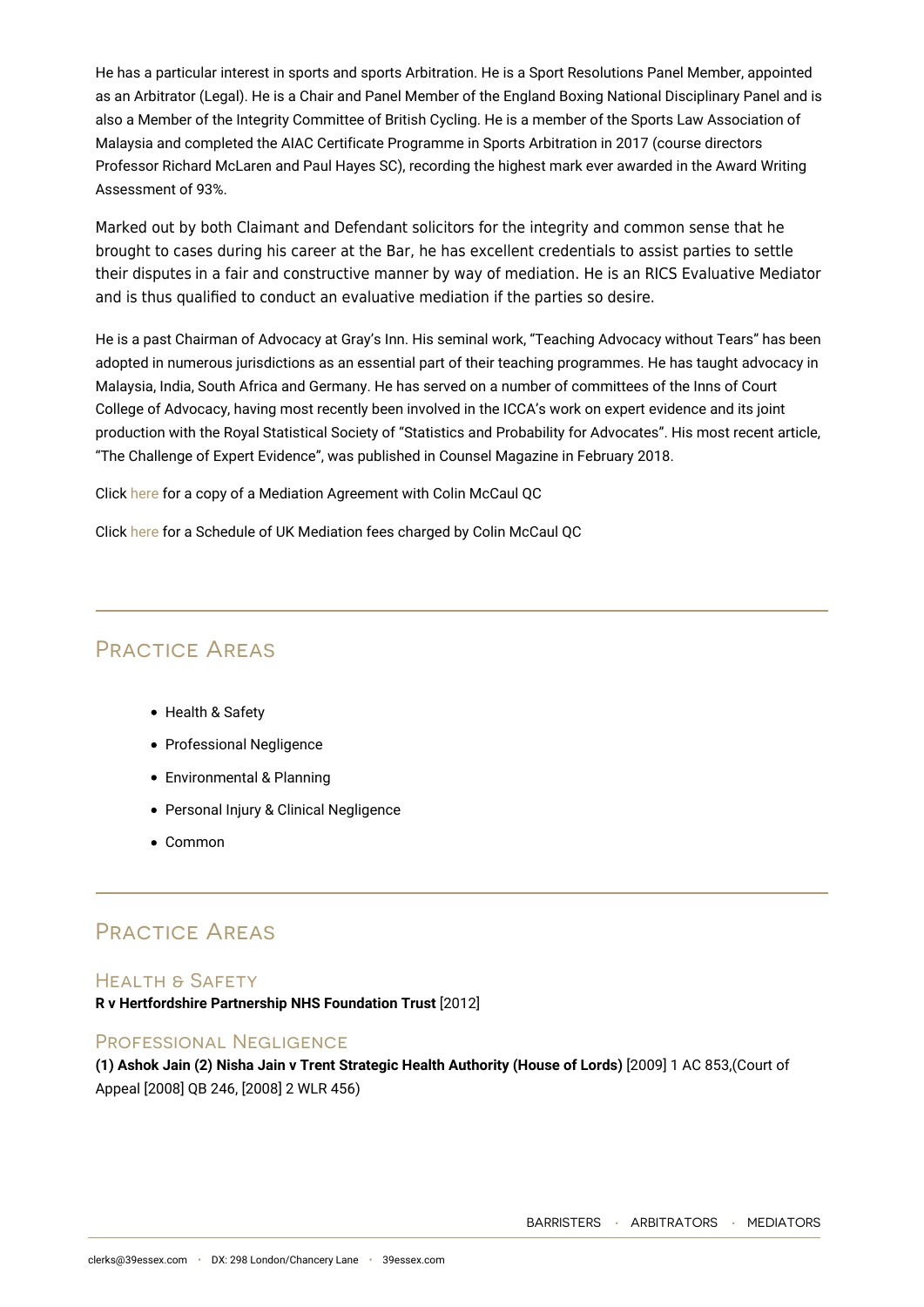No duty of care owed by a public health authority to the proprietor of a nursing home whose registration was cancelled.

#### Environmental & Planning

#### **De La Mare v Chief Land Registrar (ChD)** 1 May 2003 Lawtel 1/5/2003

The defendant's appeal from a master's order releasing the claimant from certain sanctions was dismissed as the master had reviewed the factors in CPR 3.9 and reached a decision that he was entitled to reach.

#### **Thames Water Utilities Ltd v Digginwell Plant & Construction Ltd (TCC)** 24 June 2002 (2003) Env LR 433

A remedy under s.20 Water Act 1989, where available, was not intended to preclude any other remedy, either under some other statute or arising because what amounted to a breach of a requirement to which s.20 of the Act applied also gave rise to other rights.

#### PERSONAL INJURY & CLINICAL NEGLIGENCE

**Groves V Studley** [2014] EWHC 1522 (QBD)

Road Traffic – negligence; apportionment of liability

#### **Devoy & William Doxford & Sons Ltd (QB)** [2009] EWHC 1598

Fatal Accidents Act, damages

#### **Knott v Newham Healthcare NHS Trust (CA)** [2003] EWCA Civ 771

Nurse succeeded in a claim for damages for back injuries where the employer hospital had inadequate arrangements for lifting patients and where the precipitating cause of the injury was a non-work related injury.

#### **Sheriff v Klyne Tugs (Lowestoft) Ltd (CA)** 24 June 1999 [1999] IRLR 481; [1999] ICR 1170

The employment tribunal had jurisdiction to award damages for a claim for personal injury which had been sustained by the appellant arising out of his employment. Under the principle of public policy, claims that have been or could have been litigated in one tribunal, should not be allowed to be litigated in another.

#### **COMMON**

**Trent Strategic Health Authority v Jain & Anor** 15 February 2013 [2009] UKHL4

**Carlo Saulle v Olivier Nouvet (QBD)** [2008] LS Law Medical 201, [2007] EWHC 2902

In determining whether a claimant had capacity to manage his own property and affairs and to conduct the litigation, the court was required to apply the definition of capacity within the Mental Capacity Act 2005 in deciding whether he was a protected party.

**(1) E H Humphries (Norton) Ltd (2) Thistle Hotels Plc v Fire Alarm Fabrication Services Ltd (CA)** 10 November 2006 [2006] EWCA Civ 1496, [2007] 1CR 247

Represented Thistle Hotels in a successful appeal to the Court of Appeal concerning the duty of care of the occupier of a building to the employee of a sub-contractor.

**(1) Thames Trains Ltd (2) Railtrack Plc v Michael Adams (QBD)** 20 January 2004 [2006] EWHC 3291 (QB)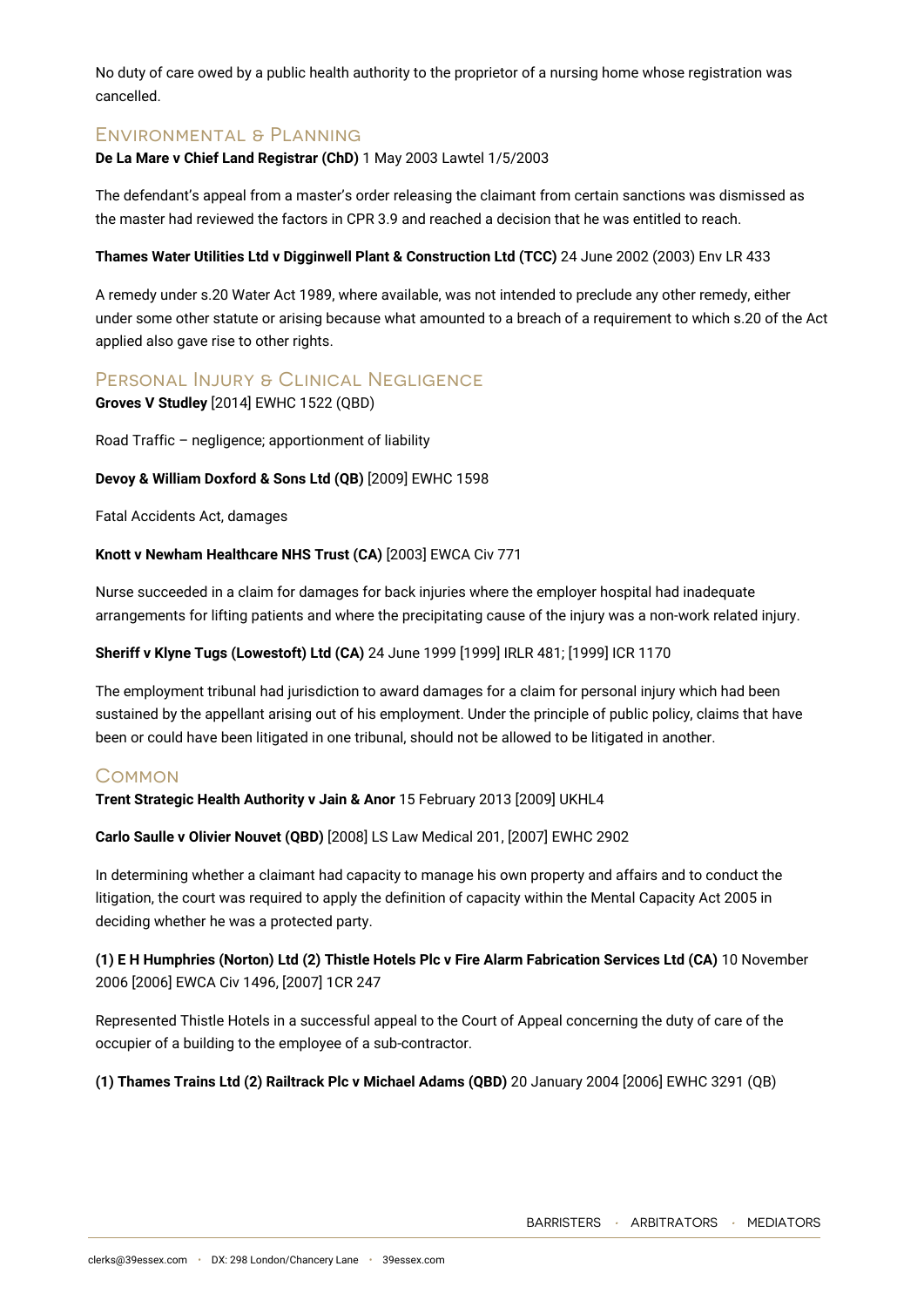Offer and acceptance re enhanced offer to settle a claim for injuries incurred in the Paddington rail crash in the sum of USD 9.8million; Solicitors' powers and duties; unconscionability; unilateral mistake.

#### **Hewison v Meridian Shipping Pte and others (CA)** 11 December 2002 [2003] 1CR 247

A merchant seaman whose claim for loss of earnings or for loss of his congenial sea-going career following a work-related accident depended on the proposition that he would have continued deliberately to conceal his epilepsy from his employer was, as a matter of public policy, prohibited from pursuing that claim.

#### **Rowntree v Commissioner of Police for the Metropolis (QBD)** 26 October 2001

A police officer was awarded damages for two mental breakdowns caused by her employer's negligence.

## **RECOMMENDATIONS**

He is consistently recommended for Personal Injury in Chambers & Partners, where he is praised for his client-handling skills, and ranked as a leading silk. He is recommended in the Legal 500 for Environmental law, Health & Safety law, Personal Injury and Clinical Negligence and Healthcare.

*"Tactically astute, and approachable."* Legal 500 2015

*"Highly regarded for his experience in asbestos-related cases both in the UK and abroad."* Legal 500 2015

*"Tactically astute, approachable and delightful with clients. He is full of common sense and excellent on particularly complex RTAs." Chambers & Partners 2015*

*"Extensively experienced pair of hands'" Legal 500 2014*

*"Extremely intelligent." Legal 500 2014*

*"Recommended for asbestos-related litigation." Legal 500 2014*

*"He provides clear, well-thought-out advice."* Legal 500 2014

*"He's very personable and very good on technical engineering cases – he has a good understanding of the evidence."* Chambers & Partners 2014

'meticulous' and 'always accessible', and has 'an astounding grasp of the technical detail'. Legal 500 2013

*"very good technical skills and attention to detail*" legal 500 2012

*"tactically astute and approachable,"* and *"delights clients with his excellent bedside manner."* Chambers & Partners 2012

*" A good, solid performer in catastrophic injury cases" Chambers & Partners 2011*

*"approachable and knowledgeable."* Chambers & Partners 2010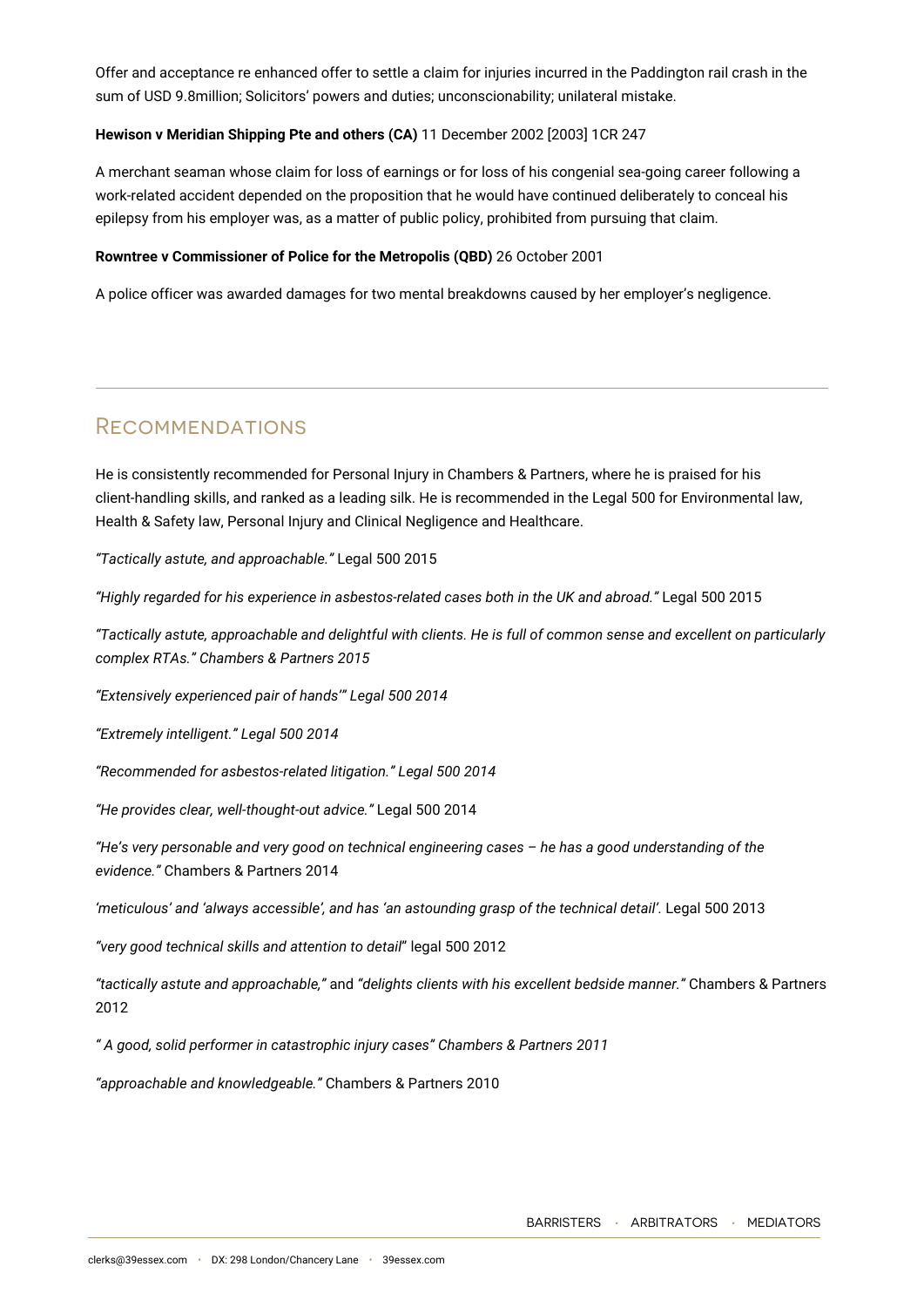A "*delightful opponent"* Colin McCaul QC has *"good client rapport, excellent advocacy skills and a remarkable knowledge of the relevant litigation*" Chambers & Partners 2009

## **APPOINTMENTS**

Bencher of Gray's Inn Past Chairman of Advocacy, Gray's Inn Committee member of the Advocacy Training Council

## **MEMBERSHIPS**

The London Common Law & Commercial Bar Association

## Additional Information

#### **Seminar Papers:**

"The End of the Road" (June 2004), Colin McCaul QC

"Accommodation Claims in Personal Injury & Clinical Negligence Cases" (Sept 2008)

"Causation in Disease Cases" (Feb 09)

"Limitation in Asbestos Disease Claims" (CLT Conference Nov 09)

"Proper use of Reconstruction Experts" (MASS Conference Nov 09)

"Divisibility of Injury" (DAC Disease Conference Nov 2013)

"Employers' Liability Update" (APIL March 2014)

"NHS Outsourcing – who to sue?" (April 2014)

#### **Publications**

Journal of Personal Injury Law Sweet & Maxwell 14 October 2009 "Pulling the Trigger" Building Magazine 20 June 2008 "Kicking up a Dust" Building Magazine 11 April 2008 "Pleural Plaques are Back" 157 NLJ 1564, cited with approval by Gillen J in Fryers v Belfast Health and Social Care Trust [2008] NIQB 123 2008 "Holtby and the End Game" J.P.I.L. Issue 1/06 2006 "Ill-Gotten Gains" Personal Injury Law Journal March 2003